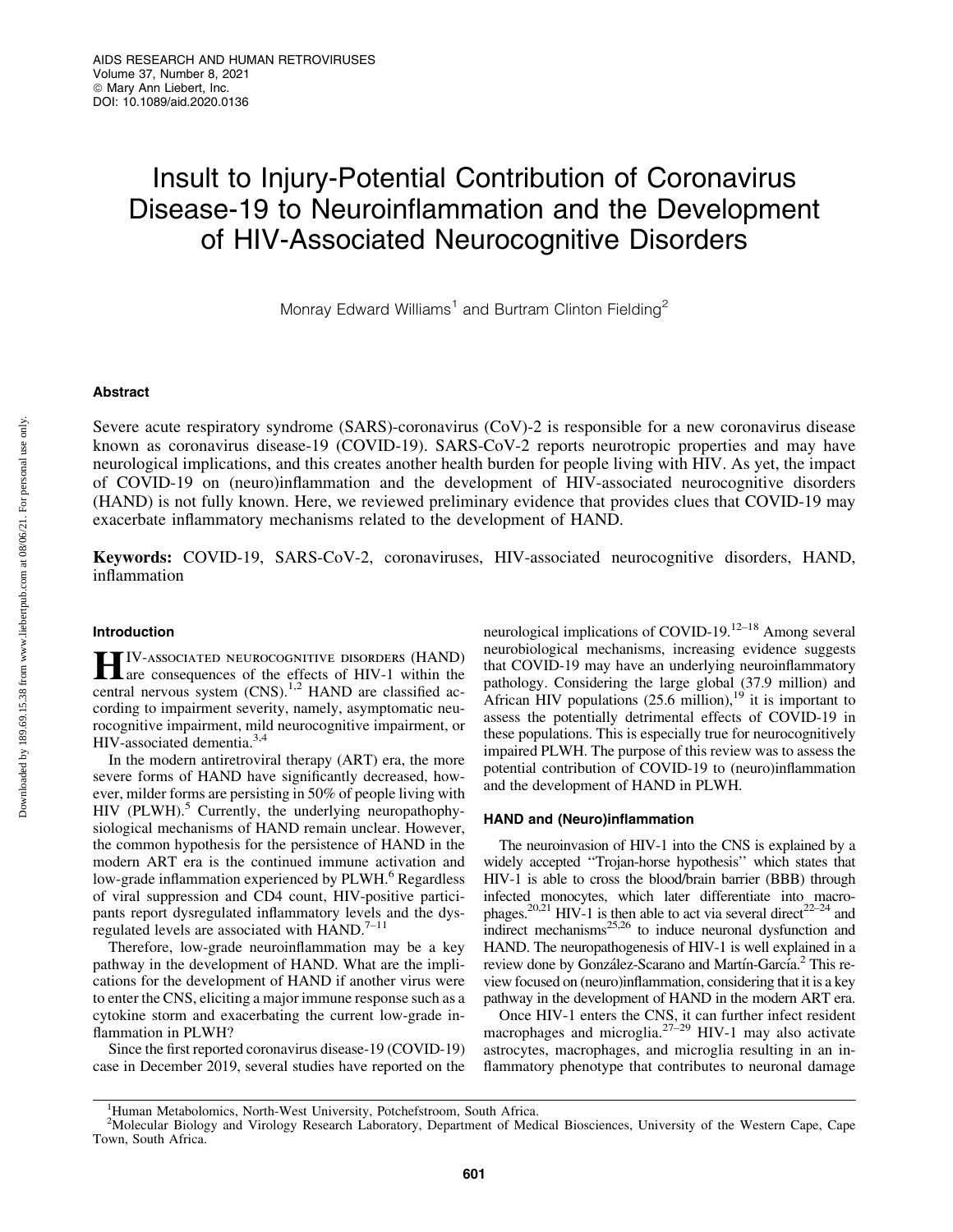and the development of HAND.<sup>2,25</sup> Dysregulated inflammatory levels were reported in the blood,  $5,30$  cerebrospinal fluid  $(CSF)$ ,  $31,32$  and postmortem brain tissue  $33,34$  of cognitively impaired PLWH, supporting the role of aberrant immune regulation in the development of HAND.

Even with the introduction of ART, inflammatory levels do not return to that matching HIV-negative controls<sup>35</sup> and this low-grade inflammation may explain the persistence of milder forms of HAND. Inflammatory markers can impact neuronal health through several mechanisms. As an example, tumor necrosis factor- $\alpha$  (TNF- $\alpha$ ) can induce BBB damage, which results in increased migration of infected cells into the brain,<sup>36</sup> dysregulate glutamate metabolism,<sup>37-39</sup> form reactive oxygen species,  $40,41$  and apoptosis in neurons.  $42$  Therefore, inflammation may directly contribute to neuronal dysfunction and the development of HAND. Furthermore, the presence of another virus within the CNS may contribute to the dysregulated inflammatory profile and exacerbate the development of severer forms of HAND.

## Coronaviruses and (Neuro)inflammation

Although human coronaviruses (hCoVs) typically cause various respiratory diseases, coronaviruses (CoVs) are sometimes linked with CNS diseases such as multiple sclerosis and acute disseminated encephalomyelitis. $43-47$  CoVs can target the CNS and cause nerve damage through direct infection pathways (viz blood circulation<sup>48</sup> and neuronal pathways<sup>49,50</sup>), hypoxia,<sup>51</sup> immune-mediated injury,<sup>52,53</sup> angiotensinconverting enzyme 2  $(ACE2)$ ,<sup>54,55</sup> and other mechanisms (e.g., biological properties of the CNS).56,57 However, this review focused on those mechanisms most relevant to the indirect underlying pathways of HAND (i.e., inflammation).

# Middle Eastern respiratory syndrome-CoV and severe acute respiratory syndrome-CoV

Middle Eastern respiratory syndrome (MERS)-CoV was first linked to MERS in 2012.<sup>58</sup> Patients initially showed nonspecific symptoms, with general malaise, low-grade fever, chills, headache, nonproductive cough, dyspnea, and myalgia the most commonly reported.<sup>59</sup> However, several case reports have also linked MERS-CoV infections to various neurological disorders, including neuropathy, delirium, and acute cerebrovascular disease.<sup>60–62</sup> A larger study of 70 MERS patients also reported neurological symptoms, with the most common listed as confusion (18/70) and seizures (6/70). Unfortunately, there is little evidence for the presence of the MERS-CoV in the CSF from patients, making the association between MERS and neurological symptoms tenuous at the moment.<sup>63</sup>

The first case of severe acute respiratory syndrome  $(SARS)$ -CoV was reported in China, November 2002.<sup>64</sup> Patients generally presented with chills, headaches, muscular pain, diarrhea, and pneumonia.<sup>65,66</sup> Cases were also reported for neurological complications, which included seizures, dysphoria, vomiting, and stroke.<sup>44,67-69</sup> Evidence suggests that SARS-CoV can cross the BBB, as viral RNA was detected in the  $CSF^{44,67}$  as well as postmortem brain tissue.<sup>68</sup> Even for SARS-CoV, these are rare clinical presentations, and, in some cases, these neurological symptoms could be possibly linked to a differential diagnosis. However, the detection of viral SARS-CoV RNA—unlike what is reported for MERS-CoV—in both CSF and autopsied brain tissue points to a neurotropic component for SARS-CoV infections.

CoVs generally target epithelial cells of the respiratory and gastrointestinal tract<sup>70</sup> as these cells contain the ACE2 receptor, which is utilized by the virus to enter the host cell. However, invasion is not limited to these cell types alone. The ACE2 is expressed in several brain regions, including the brain stem, subfornical organ, rostral ventrolateral medulla, nucleus of the tractus solitarius, and paraventricular nucleus.<sup>71</sup> Furthermore, ACE2 was found in both neurons and glia.71–73 Therefore, SARS-CoV may directly infect cells of the CNS and contribute to neuronal dysfunction. However, SARS-CoV may also affect neuronal health through indirect methods.

The pathology of SARS-CoV has been linked to inflammation. In SARS-CoV-infected mice, elevated levels of inflammatory cytokines were observed, including interleukin (IL)-6, interferon (IFN)- $\gamma$ , chemokine ligand (CCL)2, and  $CCL12$ .<sup>74–76</sup> Experimental investigations showed that the replication and accumulation of SARS-CoV were integral causes of the elevated levels of inflammatory chemokine markers in wild-type mice.<sup>77</sup> In SARS-CoV-activated monocytes and granulocytes, alarmin expression was upregulated resulting in increased chemotaxis,<sup>78</sup> and this primes the cerebral microenvironment for inflammatory processes.<sup>79</sup> It was also found that in SARS-CoV-infected patients, genes encoding for lipocalin-2 (an acute-phase protein) were upregulated.<sup>78</sup>

In addition to the possibility of glia and astrocytes used for viral replication, resident CNS cells are involved in neuroinflammation.80–82 Astrocytes and microglia exposed to CoVs (mouse hepatitis virus) showed that the severity of neurovirulence of the virus associated with its ability to induce the proinflammatory cytokines IL-12 p40, TNF- $\alpha$ , IL-6, IL-15, and IL-1 $\beta$ .<sup>83</sup> Glial cells of a SARS-CoV-infected patient who developed severe CNS invasion reported elevated monokine induced by IFN- $\gamma$  [MIG/C-X-C motif chemokine ligand (CXCL)9] cytokine levels.<sup>68</sup> Brain sections showed an intense inflammation with CD68<sup>+</sup> macrophage infiltration, neuronal necrosis, diffuse brain edema, and reactive gliosis.<sup>68</sup>

Moreover, viral proteins were detected by immunohistochemistry in brain neurons and astrocytes.<sup>68</sup> Furthermore, CXCL10/IP-10 and CXCL9 were elevated in the blood of this patient.<sup>68</sup> Taken together, these studies suggest the potential involvement of both glia and astrocytes in the neuroinflammatory processes of SARS-CoV. Due to the novelty of COVID-19 (SARS-CoV-2), findings from these studies may provide clues to the neuroinflammatory mechanisms of SARS-CoV-2 and COVID-19.

#### Severe acute respiratory syndrome-coronavirus-2

A CoV classified as SARS-CoV-2 is responsible for a new CoV disease known as COVID-19.84 COVID-19 frequently presents as a pneumonia syndrome, with symptoms including fever, dry cough, and breathlessness reported most often.<sup>84</sup> Even though complications associated with the respiratory system are the most common and life-threatening in COVID-19, increasing evidence suggests that COVID-19 pathophysiology may also involve the central and peripheral nervous systems.<sup>6</sup>

A retrospective study of a possible neurological component to COVID-19 looked at data from more than 200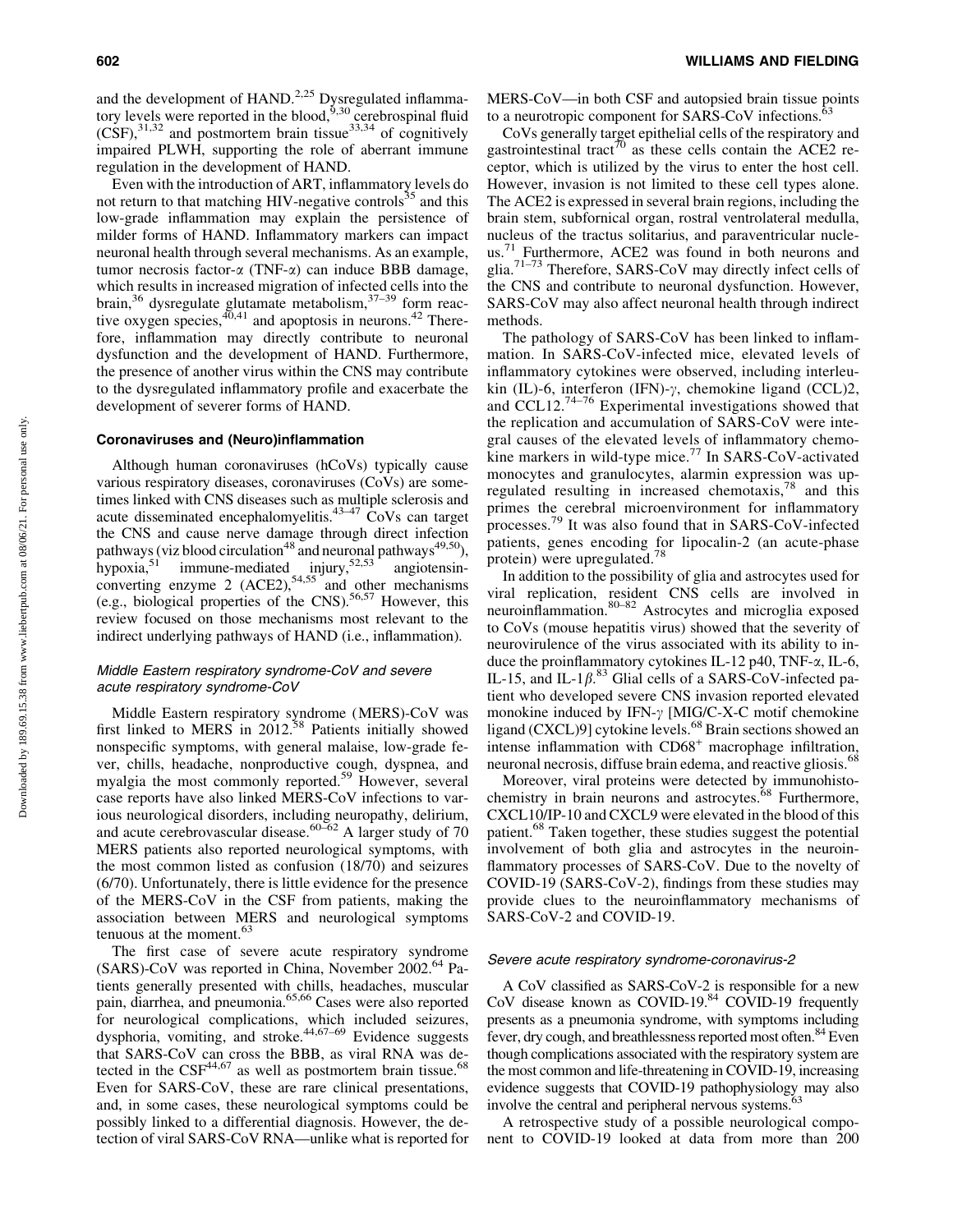individuals in China. Due to an as yet unknown cause, patients—in particular those with severe COVID-19 exhibited symptoms that included impaired consciousness, skeletal muscle injury, hypogeusia, hyposmia, and acute cerebrovascular disease. Unfortunately, at the time of publication, all patients were still hospitalized and the association between these neurological symptoms and patient outcome could not be investigated.<sup>85</sup>

In another study, Li *et al*. report the development of acute cerebrovascular disease, including ischemic stroke, cerebral venous sinus thrombosis, and cerebral hemorrhage in a cohort of 13 COVID-positive patients. Interestingly, here again, the neurological symptoms were more common in severe cases of COVID-19, and also in older patients.<sup>86</sup> A third study, this time from France, also reports various neurological and neuropsychiatric illnesses in 84% of 58 COVID-19 positive patients admitted to hospital with acute respiratory distress syndrome (ARDS). For this cohort of patients with severe COVID-19, the authors report neurological features that include evidence of encephalopathy, corticospinal tract dysfunction, agitation, and delirium. Moreover, two patients had evidence of a small acute ischemic stroke.<sup>87</sup>

Likewise, many individual case reports describing the development of acute neurological disorders in COVID-19 positive patients, ranging from Guillain–Barré syndrome<sup>88–96</sup> to meningoencephalitis, $\frac{97}{7}$  ischemic stroke, $\frac{98}{7}$  acute necrotizing encephalopathy,<sup>99</sup> and acute hemorrhagic necrotizing encephalopathy,  $97,99,100$  are now being published.

How, and if, SARS-CoV-2 infects the CNS in patients has still not been proven definitively. However, Baig *et al*. have speculated that ''SARS-CoV-2 neurotropism occurs via a circulatory and/or an upper nasal trancribrial route.'' This would enable the virus to reach the brain, where it then binds and engages with the ACE2 receptors via the spike protein, followed by entry into the brain. $101$ 

On the contrary, *in vitro* studies are now showing that SARS-CoV-2 can infect and cause pathologies in brain organoid models. In a very recent study, pseudotyped SARS-CoV-2 viral particles were reported to infect human embryonic stem cell-derived brain organoids, as well as monolayer cortical neurons.102 In another *in vitro* model of human brain organoids, evidence of SARS-CoV-2 infection—with accompanying metabolic changes in the infected and neighboring neurons—was reported.<sup>103</sup> Interestingly, it was suggested that SARS-CoV-2 preferably targets the soma of cortical neurons, but not neural stem cells, and that SARS-CoV-2 exposure is associated with missorted Tau from axons to soma, hyperphosphorylation, and apparent neuronal death.104 These too are suggestive of neurodegenerative-like effects.

What are the possible mechanisms of the various neurological symptoms linked to severe COVID-19? Groups speculate that mechanisms could include the following: (1) direct viral neuronal injury; (2) a secondary hyperinflammation syndrome; (3) para- and postinfectious inflammatory or immune-mediated disorders; or (4) a severe systemic disorder with neurological consequences; these mechanisms could possibly act either individually or in combination.<sup>105–107</sup> On the contrary, even with the mounting evidence, not all researchers are convinced by the data. As an example, Larvie *et al.* question the interpretation of the data and the conclusions made in the report by Helms *et al*., speculating that the findings ''may not definitively

indicate a specific syndrome of brain involvement associated with SARS-CoV-2."<sup>87,108</sup>

The neuropathogenesis of COVID-19 is not clearly understood, however, SARS-CoV-2 belongs to the same beta-CoV clade of the previously reported SARS-CoV and MERS-CoV.<sup>109</sup> SARS-CoV-2 also shares several similarities to that of SARS-CoV and prior research of SARS-CoV may provide insight into COVID-19. Similar to SARS-CoV, the neuroinvasion of SARS-CoV-2 into the CNS may be by ACE2.110,111 The SARS-CoV-2 receptor-binding domain (RBD) has a higher ACE2 binding affinity than SARS-CoV RBD. The ACE2 binding affinity of the entire SARS-CoV-2 spike is comparable with or lower than that of SARS-CoV spike, which suggests that the SARS-CoV-2 RBD, although more potent, is more occluded than the SARS-CoV RBD.

Compared with SARS-Co-V, cell entry of SARS-CoV-2 is preactivated by proprotein convertase furin, and thus, SARS-CO-V-2 has reduced dependence on target cell proteases for entry. These suggest that SARS-CoV-2 may maintain efficient cell entry while evading immune surveillance.<sup>112</sup> This may explain why SARS-CoV-2 may be a more virulent strain. It has also recently been suggested that SARS-CoV-2 may use integrins as an alternative cell receptor into host cells. SARS-CoV-2 may bind to integrins via a conserved RGD (403–405: arginine/glycine/aspartate) motif that is present in the RBD of the SARS-CoV-2 spike protein. This motif is present in all SARS-CoV-2 sequences analyzed to date.<sup>113</sup>

The findings for the presence of SARS-CoV-2 within the CSF have been contradictory. Certain studies show that COVID-19 patient CSF samples were polymerase chain reaction negative for the presence of  $SARS-CoV-2$ ,  $87,114-116$ whereas others report SARS-CoV-2-positive CSF findings.97,117,118 Furthermore, SARS-CoV-2 was detected in the capillary endothelial and neuronal cells of frontal lobe postmortem brain tissue.<sup>119</sup> These findings are similar to that reported for SARS-CoV, supporting the potential of the virus to breach the BBB. In patients recovering from ARDS and/or pneumonia, a large number experience cognitive impairment with impaired functional status, often persisting months after hospital discharge.<sup>120,121</sup> This may suggest an underlying neuropathology and it is postulated that neuroinflammatory processes may also be associated with such neurological complications in COVID-19 patients.<sup>122,123</sup>

SARS-CoV-2 causes a surge of inflammatory cytokines also known as the cytokine storm syndrome (CSS). Systemic CSS results in a significant release of cytokines, chemokines, and other inflammatory signals. CSS may damage the BBB, which allows further infiltration of cells into the CNS resulting in an amplified neuroinflammatory process.<sup>123,124</sup> The immune dysregulation<sup>125</sup> caused by SARS-CoV-2 results in upregulation of several genes that enhance proinflammatory and oxidative responses, resulting in inflammatory stress<sup>78</sup> and cytokine storm.84,126,127

SARS-CoV-2 is responsible for the persistent release of inflammatory markers, including IL-1 $\beta$ , IL-1, IL-2, IL-4, IL-6, IL-7, IL-8, IL-9, IL-10, IL-12, IL-13, IL-17, IL-18, IL-33, granulocyte colony-stimulating factor (G-CSF), granulocytemacrophage colony-stimulating factor (GM-CSF), macrophage inflammatory protein-1A (MIP-1A), MIP-1B, macrophage colony-stimulating factor (M-CSF), TNF-a, transforming growth factor- $\beta$ , IFN- $\alpha$ , IFN- $\beta$ , IFN- $\gamma$ , and chemokines, including CCL2, CCL3, CCL5, CCL7, CCL12,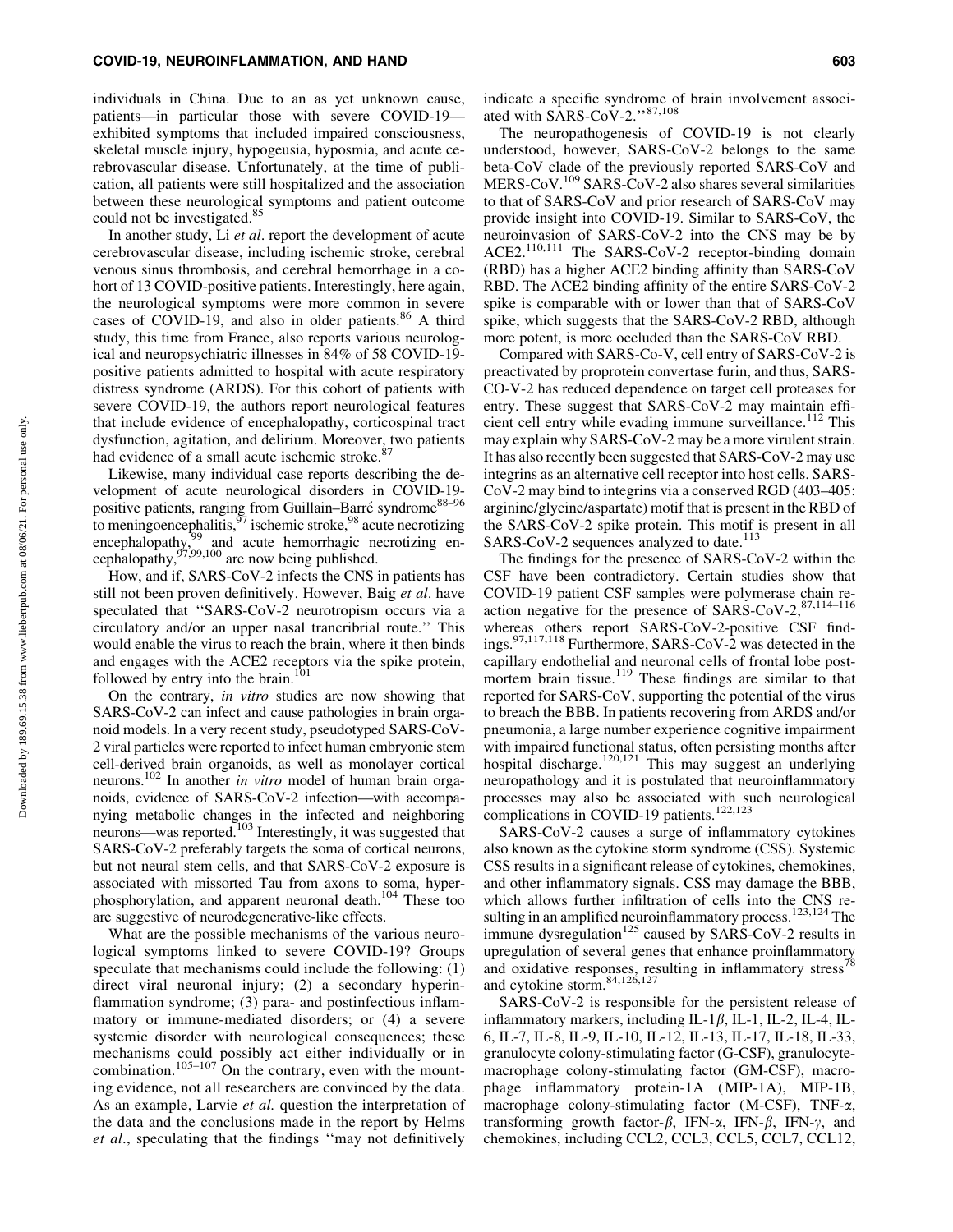CXCL8, CXCL9, and CXCL10, which are ultimately responsible for the development of  $CSS$ .  $84,128-132$ 

Moreover, the levels of inflammatory markers are related to the severity of COVID-19 infection, with elevated plasma cytokines/chemokines IL-1 $\beta$ , IFN- $\gamma$ , CCL2, and IP-10 linked to mild-to-moderate cases and elevated levels of TNF-a, IL-8, IL-10, G-CSF, CCL2, MIP-1A, and IP-10 related to severer cases.84,133 Several studies also reported elevated levels of C-reactive protein (CRP) in COVID-19 patients.<sup>134–136</sup> It was also found that VEGF (immune-related marker associated with inflammation) is dysregulated in COVID-19 patients, and could possibly be related to neuroinflammation and BBB damage.<sup>137</sup> Interestingly, in the majority of studies, IL-6 is elevated in COVID-19 patients.<sup>17,84,133,138–140</sup>

It is speculated that SARS-CoV-2 may activate resident astrocytes and glial cells. Currently, there is no evidence for the SARS-CoV-2 presence in astrocytes, however, there is a possibility for infection, activation, as well as astrocytes being viral reservoirs as shown in several studies of  $\text{CoVs}^{48,68,83,141,142}$  Similar to other neurotropic viruses,  $53$ SARS-CoV-2 may similarly induce the production of inflammatory markers such as IL-6 from glial cells that result in  $CSS<sup>83</sup> SARS-CoV-2$  within the CNS activates  $CD4<sup>+</sup>$  cells, in turn inducing macrophages to secrete IL-6 by producing GM-CSF.<sup>130</sup> The effect of SARS-CoV-2 on cells of the CNS is incompletely known, however, based on findings of other CoVs, SARS-CoV-2 may significantly increase inflammation within the CNS.

# Potential Contributions of COVID-19 to (Neuro)inflammation in PLWH

Should COVID-19 contribute to (neuro)inflammation, what may this mean for patients with HAND who already experience dysregulated (neuro)inflammatory levels?<sup>7,9,10,30,143</sup> Preliminary evidence suggests that COVID-19 may exacerbate systemic and neuroinflammation, with common findings reported for IL-6. IL-6 is a predominant component of CSS and the pathway of IL-6 dysregulation may be important in the pathophysiology of COVID-19.<sup>144,145</sup> Prior HIV studies found dysregulated peripheral<sup>8,146,147</sup> and  $CSF<sup>148</sup>$  IL-6 levels to be associated with HAND. The effect of SARS-CoV-2 within the CSF may result in significantly higher levels of IL-6, which may negatively affect neuronal health in coinfected PLWH.

It was also shown that HIV-positive participants have elevated GM-CSF in  $CSF<sup>149</sup>$  and these elevated levels are associated with HAND.<sup>148</sup> Alternative markers which may also be dysregulated in patients with COVID-19, include  $CRP,$ <sup>134–136</sup> VEGF,<sup>137</sup> and lipocalin-2.<sup>78</sup> CRP is an inflammatory marker that has also been associated with domainbased and global HAND.<sup>150</sup> VEGF is suggested to regulate neuroinflammation and BBB dysfunction in COVID-19.<sup>137</sup> A prior study in PLWH reported that elevated CSF levels of VEGF were associated with HAND.<sup>151</sup>

Furthermore, lipocalin-2 gene expression was upregulated in SARS-CoV patients and may similarly be reflected in patients with SARS-CoV-2.<sup>78</sup> Previous work done by our group and others reported that peripheral lipocalin-2 levels were elevated in HIV-positive participants, and were associated with domain-based neurocognitive impairment<sup>152</sup> and thinner bilateral orbitofrontal cortex.<sup>153</sup> Furthermore, lipocalin-2 was upregulated in the neocortex of HIV- positive participants with brain pathology.<sup>154</sup> Therefore, the upregulation of lipocalin-2 due to COVID-19 may have detrimental effects in PLWH and HAND. Overall, the effects of COVID-19 may further add insult to injury by contributing to the dysregulated (neuro)inflammatory profile in PLWH. This may increase the likelihood of participants developing severer forms of HAND (i.e., HIV-associated dementia).

Anticytokine therapies and/or immunomodulators are considered potential therapeutic strategies to target the overactive cytokine response. This may provide relief for systemic inflammation, but will the same apply for therapies with limited CNS penetration? Even though a study has shown that treatment with the anti-IL-6 drug, tocilizumab (IL-6 receptor blocker), resulted in improvement of critically ill COVID-19 patients, $155$  it may have limited benefit in the CNS if the brain is a viral reservoir for SARS-CoV-2.<sup>156</sup> In a clinical trial of tocilizumab for residual symptoms in schizophrenia,<sup>157</sup> results found no evidence that affects behavioral outcomes in schizophrenia. One potential explanation was the inability of this agent to penetrate the CNS.

Even though unlikely, another concern for SARS-CoV-2 coinfected PLWH is that the presence of SARS-CoV-2 could potentially result in an immune activation that may promote the reactivation of latent HIV.<sup>158</sup> The immune system may be activated by SARS-CoV-2 antigens, which may promote the reactivation of latent HIV as indicated by the appearance of HIV in ART-experienced PLWH (HIV surge). The HIV surge may increase the HIV reservoir and inflammatory profile and further accelerate the course of HIV-associated comorbidities (e.g., cognitive disorders).

Findings for studies between CoVs and HIV are contradictory. Initial studies reported that SARS-CoV<sup>159</sup> and MERS-CoV160 coinfected HIV patients have a lower risk of CoV infection and progression to severe disease. However, the mechanisms responsible for this are not understood and it is not clear whether HIV replication may interfere with CoV replication and/or the effect of ART on CoV disease progression.<sup>159</sup> It was shown that immunosuppressed (low CD4 counts) HIVpositive participants may be protected from developing the cytokine storm observed in patients with COVID-19.<sup>161</sup>

Opposing views have also been argued and reported that neither the  $CD4$  count<sup>162</sup> nor the use of specific antiretroviral  $drugs^{161-163}$  affected the SARS-CoV-2 severity or infection rate. Limited findings exist for studies of SARS-CoV-2 and HIV in general<sup>164</sup> and no studies at this time for SARS-CoV-2 and HAND. Due to this, there is still much controversy and uncertainty, which require further investigation. There is a need for clinical and preclinical studies assessing the following: (1) CoV disease progression in PLWH in general, (2) the effect of ART on CoV disease progression, (3) the immune response (e.g., inflammation) in coinfected participants, and (4) the inflammatory response of CNS cells exposed to SARS-CoV-2.

#### **Conclusions**

Here we reviewed the potential contributions of COVID-19 to the development of HAND. Recent findings suggest that (1) COVID-19 has neurological implications, (2) CoVs (including SARS-CoV-2) may elicit a significant systemic immune response, and (3) may cross the BBB. Last, it may be speculated that CoVs (including SARS-CoV-2) may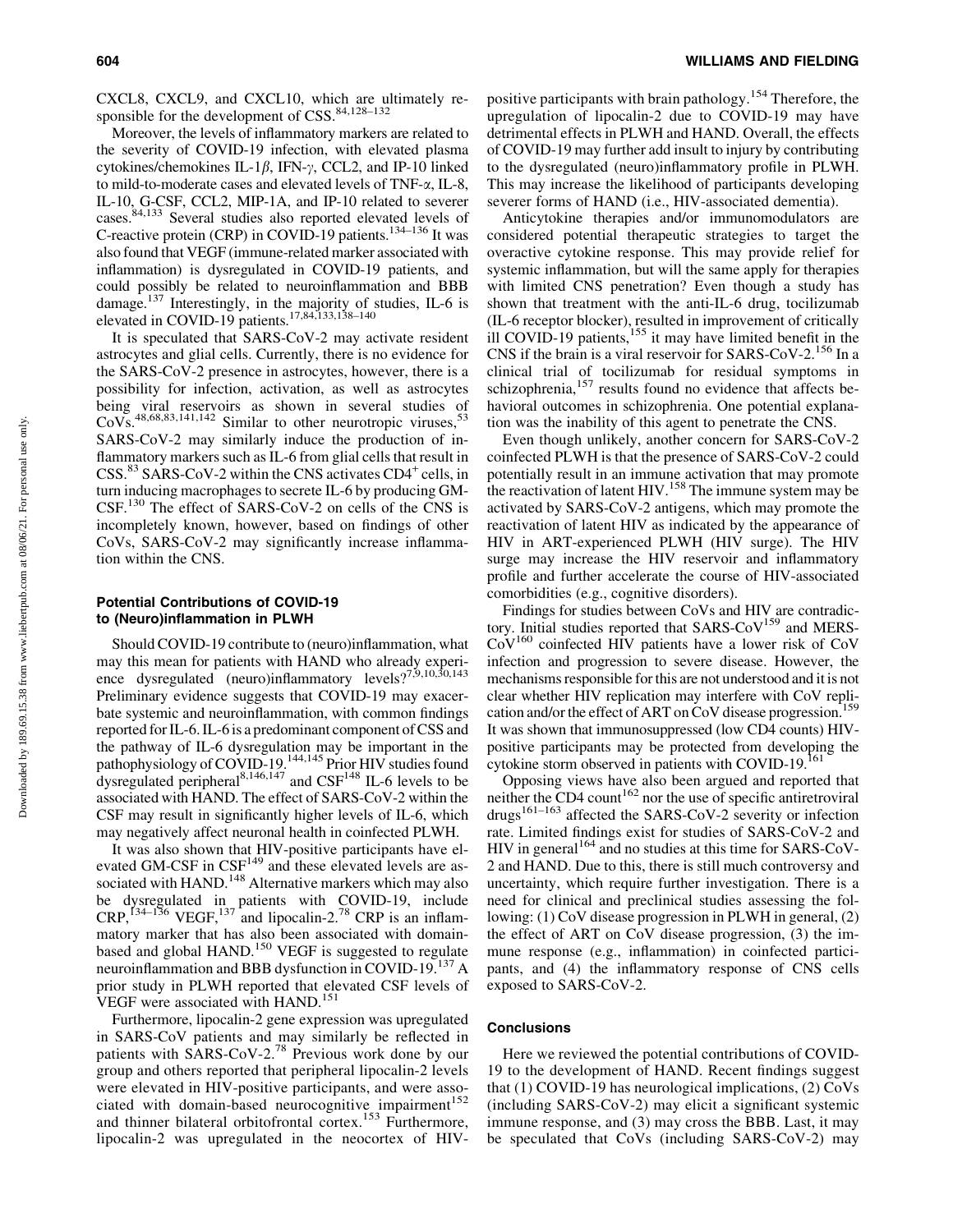similarly elicit inflammatory responses within the CNS and this may exacerbate neuroinflammation in PLWH. Therefore, COVID-19 may exacerbate the underlying neuropathology contributing to the development of severer forms of HAND.

## Author Disclosure Statement

The authors declare no conflicts of interest.

## Funding Information

M.E.W. was funded by the next Generation of Academics' Program of South Africa (nGAP; Department of Higher Education and Training [DHET]) and the South African Society for Biological Psychiatry. B.C.F. receives funding from the National Research Foundation (NRF). Any opinion, findings, and conclusions or recommendations expressed in this material are those of the authors, and therefore, the funders do not accept any liability in regard thereto.

### **References**

- 1. Hong S, Banks WA: Role of the immune system in HIVassociated neuroinflammation and neurocognitive implications. Brain Behav Immun 2015;45:1–12.
- 2. González-Scarano F, Martín-García J: The neuropathogenesis of AIDS. Nat Rev Immunol 2005;5:69–81.
- 3. De Francesco D, Underwood J, Post FA, *et al.*: Defining cognitive impairment in people-living-with-HIV: The POPPY study. BMC Infect Dis 2016;16:617.
- 4. Antinori A, Arendt G, Becker JT, *et al.*: Updated research nosology for HIV-associated neurocognitive disorders. Neurology 2007;69:1789–1799.
- 5. Heaton RK, Clifford DB, Franklin DR, *et al.*: HIVassociated neurocognitive disorders persist in the era of potent antiretroviral therapy: Charter Study. Neurology 2010;75:2087–2096.
- 6. Harezlak J, Buchthal S, Taylor M, *et al.*: Persistence of HIV-associated cognitive impairment, inflammation, and neuronal injury in era of highly active antiretroviral treatment. AIDS 2011;25:625–633.
- 7. Williams ME, Ipser JC, Stein DJ, Joska JA, Naude´ PJW. Peripheral immune dysregulation in the ART era of HIVassociated neurocognitive impairments: A systematic review. Psychoneuroendocrinology 2020;118:104689.
- 8. Ancuta P, Kamat A, Kunstman KJ, *et al.*: Microbial translocation is associated with increased monocyte activation and dementia in AIDS patients. PLoS One 2008;3:10–20.
- 9. Cohen RA, de la Monte S, Gongvatana A, *et al.*: Plasma cytokine concentrations associated with HIV/hepatitis C coinfection are related to attention, executive and psychomotor functioning. J Neuroimmunol 2011;233:204–210.
- 10. Falasca K, Reale M, Ucciferri C, *et al.*: Cytokines, hepatic fibrosis, and antiretroviral therapy role in neurocognitive disorders HIV related. AIDS Res Hum Retroviruses 2017; 33:246–253.
- 11. Kamat A, Lyons JL, Misra V, *et al.*: Monocyte activation markers in cerebrospinal fluid associated with impaired neurocognitive testing in advanced HIV infection. J Acquir Immune Defic Syndr 2012;60:234–243.
- 12. Chen N, Zhou M, Dong X, *et al.*: Epidemiological and clinical characteristics of 99 cases of 2019 novel coronavirus pneumonia in Wuhan, China: A descriptive study. Lancet 2020;395:507–513.
- 13. Chen T, Wu D, Chen H, *et al.* Clinical characteristics of 113 deceased patients with coronavirus disease 2019: Retrospective study. BMJ. 2020;368.
- 14. Giacomelli A, Pezzati L, Conti F, *et al.*: Self-reported olfactory and taste disorders in patients with severe acute respiratory coronavirus 2 infection: A cross-sectional study. Clin Infect Dis 2020;71:889–890.
- 15. Hopkins C, Surda P, Whitehead E, Kumar BN. Early recovery following new onset anosmia during the COVID-19 pandemic - An observational cohort study. J Otolaryngol - Head Neck Surg 2020;49.
- 16. Wan S, Xiang Y, Fang W, *et al.*: Clinical features and treatment of COVID-19 patients in northeast Chongqing. J Med Virol 2020;92:797–806.
- 17. Wang Z, Yang B, Li Q, Wen L, Zhang R: Clinical features of 69 cases with coronavirus disease 2019 in Wuhan, China. Clin Infect Dis 2020;71:769–777.
- 18. Yang X, Yu Y, Xu J, *et al.*: Clinical course and outcomes of critically ill patients with SARS-CoV-2 pneumonia in Wuhan, China: A single-centered, retrospective, observational study. Lancet Respir Med 2020;8:475–481.
- 19. Joint United Nations Programme on HIV/AIDS (UNAIDS): Global HIV and AIDS statistics 2019 Fact sheet. Glob HIV AIDs statistics, World AIDS day 2019 Fact Sheet. 2019;1:1–6.
- 20. An SF, Groves M, Gray F, Scaravilli F: Early entry and widespread cellular involvement of HIV-1 DNA in brains of HIV-1 positive asymptomatic individuals. J Neuropathol Exp Neurol 1999;58:1156–1162.
- 21. Davis LE, Hjelle BL, Miller VE, *et al.*: Early viral brain invasion in iatrogenic human immunodeficiency virus infection. Neurology 1992;42:1736–1739.
- 22. Meucci O, Fatatis A, Simen AA, Bushell TJ, Gray PW, Miller RJ: Chemokines regulate hippocampal neuronal signaling and gp120 neurotoxicity. Proc Natl Acad Sci U S A 1998;95:14500–14505.
- 23. András IE, Pu H, Deli MA, Nath A, Hennig B, Toborek M: HIV-1 Tat protein alters tight junction protein expression and distribution in cultured brain endothelial cells. J Neurosci Res 2003;74:255–265.
- 24. Patel CA, Mukhtar M, Harley S, Kulkosky J, Pomerantz RJ: Lentiviral expression of HIV-1 Vpr induces apoptosi in human neurons. J Neurovirol 2002;8:86–99.
- 25. Kaul M, Lipton SA: Chemokines and activated macrophages in HIV gp120-induced neuronal apoptosis. Proc Natl Acad Sci U S A 1999;96:8212–8216.
- 26. Wesselingh SL, Power C, Glass JD, *et al.*: Intracerebral cytokine messenger RNA expression in acquired immunodeficiency syndrome dememtia. Ann Neurol 1993;33: 576–582.
- 27. Wiley CA, Schrier RD, Nelson JA, Lampert PW, Oldstone MB: Cellular localization of human immunodeficiency virus infection within the brains of acquired immune deficiency syndrome patients. Proc Natl Acad Sci U S A 1986;83:7089–7093.
- 28. Takahashi K, Wesselingh SL, Griffin DE, McArthur JC, Johnson RT, Glass JD: Localization of HIV-1 in human brain using polymerase chain reaction/in situ hybridization and immunocytochemistry. Ann Neurol 1996;39:705–711.
- 29. Fischer-Smith T, Croul S, Adeniyi A, *et al.*: Macrophage/microglial accumulation and proliferating cell nuclear antigen expression in the central nervous system in human immunodeficiency virus encephalopathy. Am J Pathol 2004;164:2089–2099.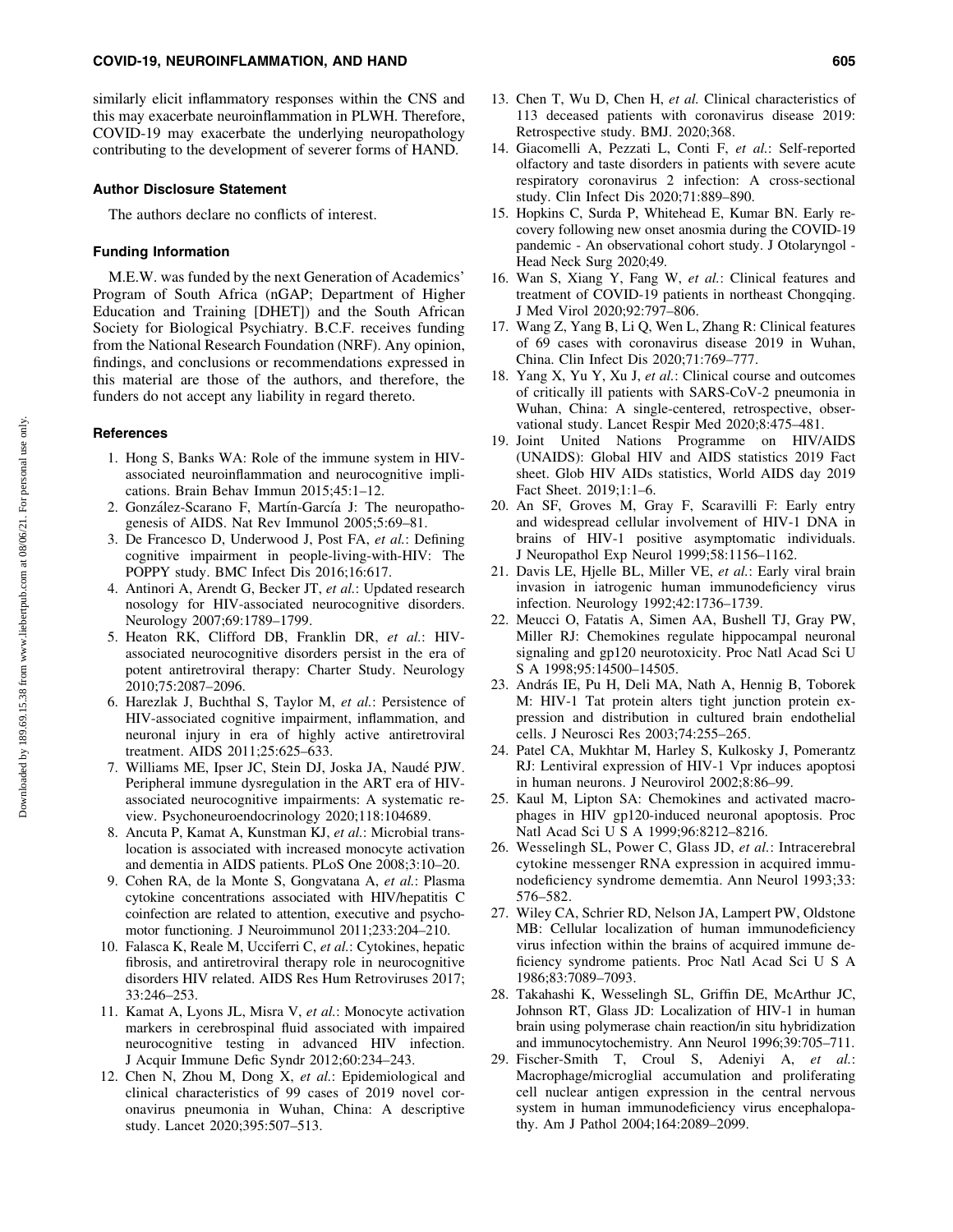- 30. Correia S, Cohen R, Gongvatana A, *et al.*: Relationship of plasma cytokines and clinical biomarkers to memory performance in HIV. J Neuroimmunol 2013;265:117–123.
- 31. Yuan L, Qiao L, Wei F, *et al.*: Cytokines in CSF correlate with HIV-associated neurocognitive disorders in the post-HAART era in China. J Neurovirol 2013;19:144–149.
- 32. Mothapo KM, Stelma F, Janssen M, *et al.*: Amyloid beta- $42$  (A $\beta$ -42), neprilysin and cytokine levels. A pilot study in patients with HIV related cognitive impairments. J Neuroimmunol 2015;282:73–79.
- 33. Tavazzi E, Morrison D, Sullivan P, Morgello S, Fischer T: Brain inflammation is a common feature of HIV-infected patients without HIV encephalitis or productive brain infection. Curr HIV Res 2014;12:97–110.
- 34. Shapshak P, Duncan R, Minagar A, Rodriguez De La Vega P, Stewart RV, Goodkin K: Elevated expression of IFN-gamma in the HIV-1 infected brain. Front Biosci 2004;9:1073–1081.
- 35. Valcour VG, Spudich SS, Sailasuta N, *et al.* Neurological Response to cART vs. cART plus integrase inhibitor and ccr5 antagonist initiated during acute HIV. PLoS One 2015;10.
- 36. Sharief MK, Ciardi M, Thompson EJ, *et al.*: Tumour necrosis factor-a mediates blood—brain barrier damage in HIV-1 infection of the central nervous system. Mediators Inflamm 1992;1:191–196.
- 37. Jiang ZG, Piggee C, Heyes MP, *et al.*: Glutamate is a mediator of neurotoxicity in secretions of activated HIV-1-infected macrophages. J Neuroimmunol 2001;117:97– 107.
- 38. Bezzi P, Domercq M, Brambilla L, *et al.*: CXCR4 activated astrocyte glutamate release via TNFa: Amplification by microglia triggers neurotoxicity. Nat Neurosci 2001;4:702–710.
- 39. Wang Z, Pekarskaya O, Bencheikh M, *et al.*: Reduced expression of glutamate transporter EAAT2 and impaired glutamate transport in human primary astrocytes exposed to HIV-1 or gp120. Virology 2003;312:60–73.
- 40. Bruce-Keller AJ, Barger SW, Moss NI, Pham JT, Keller JN, Nath A: Pro-inflammatory and pro-oxidant properties of the HIV protein Tat in a microglial cell line: Attenuation by 17 $\beta$ -estradiol. J Neurochem 2001;78:1315– 1324.
- 41. Yang D, Elner SG, Bian ZM, Till GO, Petty HR, Elner VM: Pro-inflammatory cytokines increase reactive oxygen species through mitochondria and NADPH oxidase in cultured RPE cells. Exp Eye Res 2007;85:462–472.
- 42. Talley AK, Dewhurst S, Perry SW, *et al.*: Tumor necrosis factor alpha-induced apoptosis in human neuronal cells: Protection by the antioxidant N-acetylcysteine and the genes bcl-2 and crmA. Mol Cell Biol 1995;15:2359–2366.
- 43. Arbour N, Day R, Newcombe J, Talbot PJ: Neuroinvasion by human respiratory coronaviruses. J Virol 2000;74: 8913–8921.
- 44. Lau KK, Yu WC, Chu CM, Lau ST, Sheng B, Yuen KY: Possible central nervous system infection by SARS coronavirus. Emerg Infect Dis 2004;10:342–344.
- 45. Yeh EA, Collins A, Cohen ME, Duffner PK, Faden H: Detection of coronavirus in the central nervous system of a child with acute disseminated encephalomyelitis. Pediatrics 2004;113(Pt 1).
- 46. Desforges M, Le Coupanec A, Brison É, Meessen-Pinard M, Talbot PJ: Neuroinvasive and neurotropic human re-

spiratory coronaviruses: Potential neurovirulent agents in humans. Adv Exp Med Biol 2014;807:75–96.

- 47. Desforges M, Le Coupanec A, Stodola JK, Meessen-Pinard M, Talbot PJ. Human coronaviruses: Viral and cellular factors involved in neuroinvasiveness and neuropathogenesis. Virus Res 2014;194:145–158.
- 48. Desforges M, Le Coupanec A, Dubeau P, *et al.* Human coronaviruses and other respiratory viruses: Underestimated opportunistic pathogens of the central nervous system? Viruses 2019;12.
- 49. Gu J, Gong E, Zhang B, *et al.*: Multiple organ infection and the pathogenesis of SARS. J Exp Med 2005;202:415– 424.
- 50. Mori I: Transolfactory neuroinvasion by viruses threatens the human brain. Acta Virol 2015;59:338–349.
- 51. Abdennour L, Zeghal C, Dème M, Puybasset L: Interaction cerveau-poumon. Ann Fr Anesth Reanim 2012;31: e101–e107.
- 52. Yin CH, Wang C, Tang Z, Wen Y, Zhang SW, Wang B: Clinical analysis of multiple organ dysfunction syndrome in patients suffering from SARS. Zhongguo Wei Zhong Bing Ji Jiu Yi Xue 2004;16:646–650.
- 53. Bohmwald K, Gálvez NMS, Ríos M, Kalergis AM. Neurologic alterations due to respiratory virus infections. Front Cell Neurosci 2018;12:386.
- 54. Loganathan SK, Schleicher K, Malik A, *et al.*: Rare driver mutations in head and neck squamous cell carcinomas converge on NOTCH signaling. Science 2020;367:1264– 1269.
- 55. Yang P, Gu H, Zhao Z, *et al.*: Angiotensin-converting enzyme 2 (ACE2) mediates influenza H7N9 virus-induced acute lung injury. Sci Rep 2014;4:7027.
- 56. Reinhold A, Rittner H: Barrier function in the peripheral and central nervous system—A review. Pflugers Arch 2017;469:123–134.
- 57. Wüthrich C, Batson S, Koralnik IJ: Lack of major histocompatibility complex class I upregulation and restrictive infection by JC virus hamper detection of neurons by T lymphocytes in the central nervous system. J Neuropathol Exp Neurol 2015;74:791–803.
- 58. Zaki AM, Van Boheemen S, Bestebroer TM, Osterhaus ADME, Fouchier RAM: Isolation of a novel coronavirus from a man with pneumonia in Saudi Arabia. N Engl J Med 2012;367:1814–1820.
- 59. Chafekar A, Fielding BC. MERS-CoV: Understanding the Latest Human Coronavirus Threat. Viruses 2018;10:93.
- 60. Arabi YM, Harthi A, Hussein J, *et al.*: Severe neurologic syndrome associated with Middle East respiratory syndrome corona virus (MERS-CoV). Infection 2015;43: 495–501.
- 61. Algahtani H, Subahi A, Shirah B: Neurological complications of Middle East respiratory syndrome coronavirus: A report of two cases and review of the literature. Case Rep Neurol Med 2016;2016:1–6.
- 62. Kim JE, Heo JH, Kim HO, *et al.*: Neurological complications during treatment of Middle East respiratory syndrome. J Clin Neurol 2017;13:227–233.
- 63. Ng Kee Kwong KC, Mehta PR, Shukla G, Mehta AR: COVID-19, SARS and MERS: A neurological perspective. J Clin Neurosci 2020;77:13–16.
- 64. Xu RH, He JF, Evans MR, *et al.*: Epidemiologic clues to SARS origin in China. Emerg Infect Dis 2004;10:1030– 1037.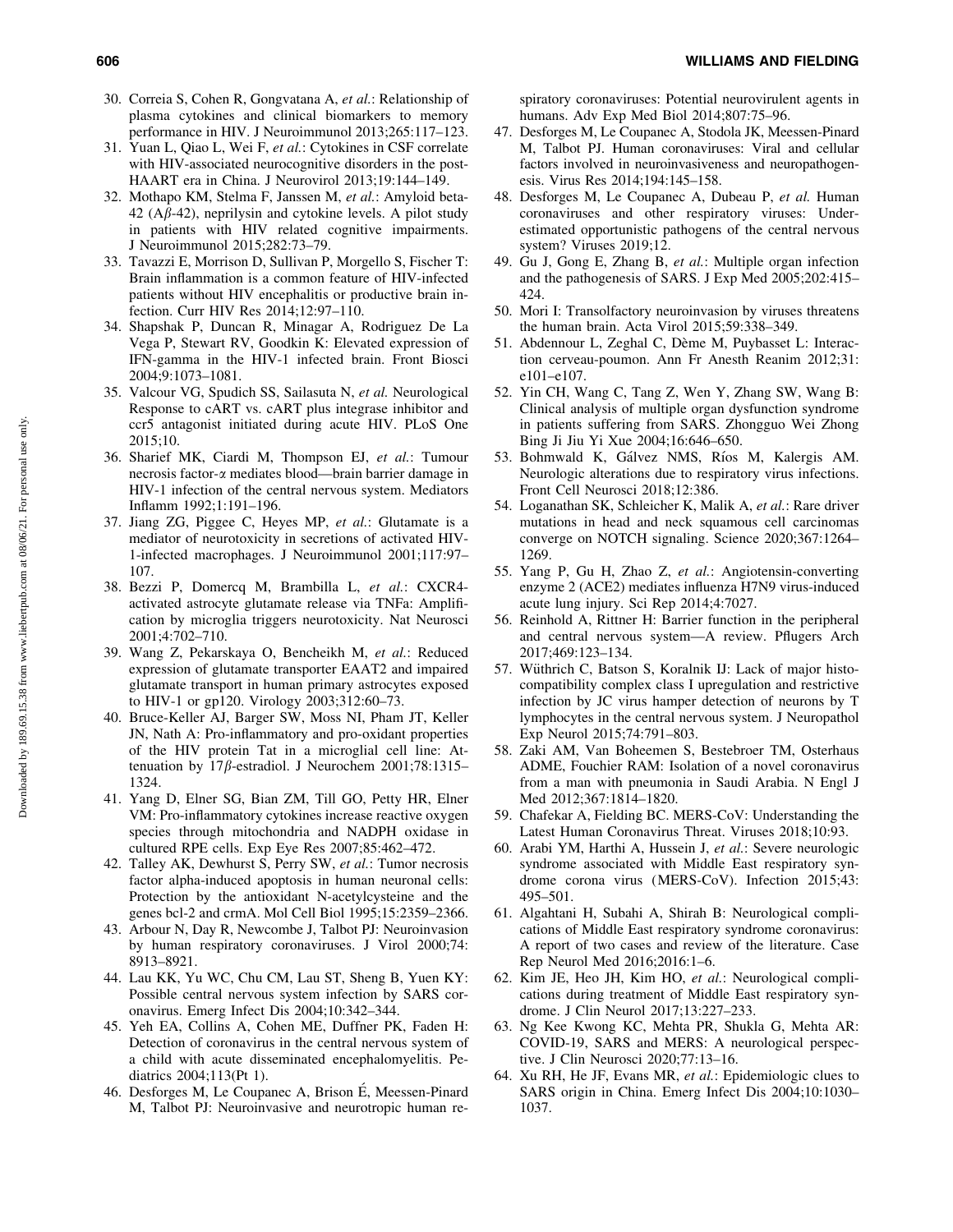- 65. Meo SA, Alhowikan AM, Khlaiwi TAL, *et al.* Novel coronavirus 2019-nCoV: Prevalence, biological and clinical characteristics comparison with SARS-CoV and MERS-CoV. Eur Rev Med Pharmacol. Sci. 2020;24: 2012–2019.
- 66. Hui DSC, Wong PC, Wang C: SARS: Clinical features and diagnosis. Respirology 2003;18:S20–S24.
- 67. Hung ECW, Chim SSC, Chan PKS, *et al.*: Detection of SARS coronavirus RNA in the cerebrospinal fluid of a patient with severe acute respiratory syndrome. Clin Chem 2003;49:2109.
- 68. Xu J, Zhong S, Liu J, *et al.*: Detection of severe acute respiratory syndrome coronavirus in the brain: Potential role of the chemokine MIG in pathogenesis. Clin Infect Dis 2005;41:1089–1096.
- 69. Tsai LK, Hsieh ST, Chang YC: Neurological manifestations in severe acute respiratory syndrome. Acta Neurol Taiwan 2005;14:113–119.
- 70. Gheblawi M, Wang K, Viveiros A, *et al.*: Angiotensinconverting enzyme 2: SARS-CoV-2 receptor and regulator of the renin-angiotensin system: Celebrating the 20th anniversary of the discovery of ACE2. Circ Res 2020;1456–1474.
- 71. Xia H, Lazartigues E: Angiotensin-converting enzyme 2: Central regulator for cardiovascular function. Curr Hypertens Rep 2010;12:170–175.
- 72. Gowrisankar YV, Clark MA: Angiotensin II regulation of angiotensin-converting enzymes in spontaneously hypertensive rat primary astrocyte cultures. J Neurochem 2016; 138:74–85.
- 73. Turner AJ, Hiscox JA, Hooper NM: ACE2: From vasopeptidase to SARS virus receptor. Trends Pharmacol Sci 2004;25:291–294.
- 74. Tseng C-TK, Huang C, Newman P, *et al.*: Severe acute respiratory syndrome coronavirus infection of mice transgenic for the human angiotensin-converting enzyme 2 virus receptor. J Virol 2007;81:1162–1173.
- 75. McCray PB, Pewe L, Wohlford-Lenane C, *et al.*: Lethal infection of K18-hACE2 mice infected with severe acute respiratory syndrome coronavirus. J Virol 2007;81:813–821.
- 76. Glass WG, Subbarao K, Murphy B, Murphy PM: Mechanisms of host defense following severe acute respiratory syndrome-coronavirus (SARS-CoV) pulmonary infection of mice. J Immunol 2004;173:4030–4039.
- 77. Iwata-Yoshikawa N, Okamura T, Shimizu Y, Hasegawa H, Takeda M, Nagata N: TMPRSS2 contributes to virus spread and immunopathology in the airways of murine models after coronavirus infection. J Virol 2019;93:e01815–1818.
- 78. Reghunathan R, Jayapal M, Hsu LY, *et al.*: Expression profile of immune response genes in patients with severe acute respiratory syndrome. BMC Immunol 2005;6.
- 79. Welcome MO: Neuroinflammation in CNS diseases: Molecular mechanisms and the therapeutic potential of plant derived bioactive molecules. PharmaNutrition 2020; 11:100176.
- 80. Graeber MB, Li W, Rodriguez ML: Role of microglia in CNS inflammation. FEBS Lett 2011;585:3798–3805.
- 81. Bachiller S, Jiménez-Ferrer I, Paulus A, et al.: Microglia in neurological diseases: A road map to brain-disease dependent-inflammatory response. Front Cell Neurosci 2018;12:488.
- 82. Colombo E, Farina C: Astrocytes: Key regulators of neuroinflammation. Trends Immunol 2016;37:608–620.
- 83. Li Y, Fu L, Gonzales DM, Lavi E: Coronavirus Neurovirulence Correlates with the Ability of the Virus To In-

duce Proinflammatory Cytokine Signals from Astrocytes and Microglia. J Virol 2004;78:3398–3406.

- 84. Huang C, Wang Y, Li X, *et al.*: Clinical features of patients infected with 2019 novel coronavirus in Wuhan, China. Lancet 2020;395:497–506.
- 85. Mao L, Jin H, Wang M, *et al.*: Neurologic manifestations of hospitalized patients with coronavirus disease 2019 in Wuhan, China. JAMA Neurol 2020;77:683–690.
- 86. Li Y, Li M, Wang M, *et al.* Acute cerebrovascular disease following COVID-19: a single center, retrospective, observational study. Stroke Vasc Neurol 2020:279–284.
- 87. Helms J, Kremer S, Merdji H, *et al.*: Neurologic features in severe SARS-COV-2 infection. N Engl J Med 2020; 382:2268–2270.
- 88. Esteban Molina A, Mata Martínez M, Sánchez Chueca P, Carrillo López A, Sancho Val I, Sanjuan-Villarreal TA: Guillain-Barre´ syndrome associated with SARS-CoV-2 infection. Med Intens 2020.
- 89. Khalifa M, Zakaria F, Ragab Y, *et al.*: Guillain-Barre´ syndrome associated with severe acute respiratory syndrome coronavirus 2 detection and coronavirus disease 2019 in a child. J Pediatric Infect Dis Soc 2020;9:510–513.
- 90. Pelea T, Reuter U, Schmidt C, Laubinger R, Siegmund R, Walther BW: SARS-CoV-2 associated Guillain—Barre´ syndrome. J Neurol 2020:1–4.
- 91. Sancho-Saldaña A, Lambea-Gil Á, Capablo Liesa JL, et al.: Guillain-Barré syndrome associated with leptomeningeal enhancement following SARS-CoV-2 infection. Clin Med J R Coll Physicians London 2020;20:E93–E94.
- 92. Su XW, Palka SV, Rao RR, Chen FS, Brackney CR, Cambi F: SARS-CoV-2-associated Guillain-Barré syndrome with dysautonomia. Muscle Nerve 2020;62:E48–E49.
- 93. Toscano G, Palmerini F, Ravaglia S, *et al.*: Guillain-Barre´ syndrome associated with SARS-CoV-2. N Engl J Med 2020;382:2574–2576.
- 94. Velayos Galán A, del Saz Saucedo P, Peinado Postigo F, Botia Paniagua E: Guillain-Barré syndrome associated with SARS-CoV-2 infection. Neurologia 2020;35:268–269.
- 95. Virani A, Rabold E, Hanson T, et al.: Guillain-Barré Syndrome associated with SARS-CoV-2 infection. ID-Cases 2020;20.
- 96. Zhao H, Shen D, Zhou H, Liu J, Chen S: Guillain-Barre´ syndrome associated with SARS-CoV-2 infection: Causalitynor coincidence? Lancet Neurol 2020;19:383–384.
- 97. Moriguchi T, Harii N, Goto J, *et al.*: A first case of meningitis/encephalitis associated with SARS-Coronavirus-2. Int J Infect Dis 2020;94:55–58.
- 98. Beyrouti R, Adams ME, Benjamin L, *et al.*: Characteristics of ischaemic stroke associated with COVID-19. J Neurol Neurosurg Psychiatry 2020;91:889–891.
- 99. Poyiadji N, Shahin G, Noujaim D, Stone M, Patel S, Griffith B: COVID-19-associated acute hemorrhagic necrotizing encephalopathy: Imaging features. Radiology 2020;296:E119–E120.
- 100. Sedaghat Z, Karimi N: Guillain Barre syndrome associated with COVID-19 infection: A case report. J Clin Neurosci 2020;76:233–235.
- 101. Baig AM, Khaleeq A, Ali U, Syeda H: Evidence of the COVID-19 virus targeting the CNS: Tissue distribution, host-virus interaction, and proposed neurotropic mechanisms. ACS Chem Neurosci 2020;11:995–998.
- 102. Yi SA, Nam KH, Yun J, *et al.*: Infection of brain organoids and 2D cortical neurons with SARS-CoV-2 pseudovirus. Viruses 2020;12:1004.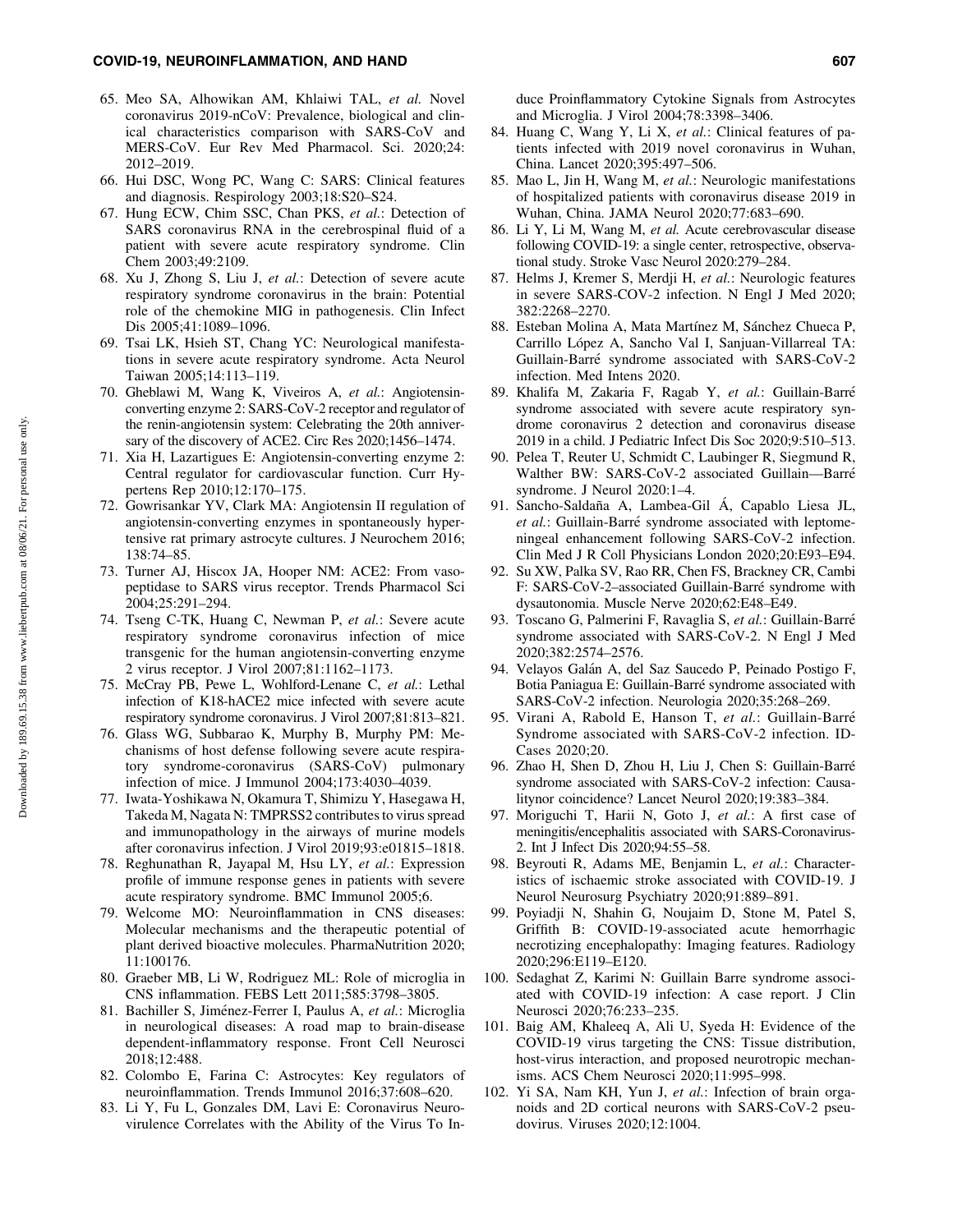- 103. Song E, Zhang C, Israelow B, *et al.*: Neuroinvasive potential of SARS-CoV-2 revealed in a human brain organoid model. bioRxiv 2020:69946.
- 104. Ramani A, Müller L, Ostermann PN, et al.: SARS-CoV-2 targets cortical neurons of 3D human brain organoids and shows neurodegeneration-like effects. bioRxiv 2020: 106575.
- 105. Mehta P, McAuley DF, Brown M, Sanchez E, Tattersall RS, Manson JJ: COVID-19: Consider cytokine storm syndromes and immunosuppression. Lancet 2020;395: 1033–1034.
- 106. Paterson RW, Brown RL, Benjamin L, *et al.*: The emerging spectrum of COVID-19 neurology: Clinical, radiological and laboratory findings. Brain 2020.
- 107. Zubair AS, McAlpine LS, Gardin T, Farhadian S, Kuruvilla DE, Spudich S: Neuropathogenesis and neurologic manifestations of the coronaviruses in the age of coronavirus disease 2019: A review. JAMA Neurol 2020;77: 1018–1027.
- 108. Larvie M, Lev M, Hess C: More on neurologic features in severe SARS-CoV-2 infection. N Engl J Med 2020;382: e110.
- 109. Wu A, Peng Y, Huang B, *et al.*: Genome composition and divergence of the novel coronavirus (2019-nCoV) originating in China. Cell Host Microbe 2020;27:325–328.
- 110. Hoffmann M, Kleine-Weber H, Schroeder S, *et al.*: SARS-CoV-2 cell entry depends on ACE2 and TMPRSS2 and is blocked by a clinically proven protease inhibitor. Cell 2020;181:271.e8–280.e8.
- 111. Wan Y, Shang J, Graham R, Baric RS, Li F: Receptor recognition by the novel coronavirus from Wuhan: An analysis based on decade-long structural studies of SARS coronavirus. J Virol 2020;94:e00127–20.
- 112. Shang J, Wan Y, Luo C, *et al.*: Cell entry mechanisms of SARS-CoV-2. Proc Natl Acad Sci U S A 2020;117: 11727–11734.
- 113. Sigrist CJ, Bridge A, Le Mercier P: A potential role for integrins in host cell entry by SARS-CoV-2. Antiviral Res 2020;177:104759.
- 114. Destras G, Bal A, Escuret V, Morfin F, Lina B, Josset L: Systematic SARS-CoV-2 screening in cerebrospinal fluid during the COVID-19 pandemic. Lancet Microbe 2020;1: e149.
- 115. Espíndola O de M, Siqueira M, Soares CN, *et al.*: Patients with COVID-19 and neurological manifestations show undetectable SARS-CoV-2 RNA levels in the cerebrospinal fluid. Int J Infect Dis 2020;96:567–569.
- 116. Al Saiegh F, Ghosh R, Leibold A, *et al.*: Status of SARS-CoV-2 in cerebrospinal fluid of patients with COVID-19 and stroke. J Neurol Neurosurg Psychiatry 2020;91:846– 848.
- 117. Huang YH, Jiang D, Huang JT: SARS-CoV-2 detected in cerebrospinal fluid by PCR in a case of COVID-19 encephalitis. Brain Behav Immun 2020;87:149.
- 118. Domingues RB, Mendes-Correa MC, de Moura Leite FBV, *et al.*: First case of SARS-COV-2 sequencing in cerebrospinal fluid of a patient with suspected demyelinating disease. J Neurol 2020.
- 119. Paniz-Mondolfi A, Bryce C, Grimes Z, *et al.*: Central nervous system involvement by severe acute respiratory syndrome coronavirus-2 (SARS-CoV-2). J Med Virol 2020;92:699–70.
- 120. Elizabeth Wilcox M, Brummel NE, Archer K, Wesley Ely E, Jackson JC, Hopkins RO: Cognitive dysfunction in ICU

patients: Risk factors, predictors, and rehabilitation interventions. Crit Care Med 2013;41(Suppl 1):S81–S98.

- 121. Herridge MS, Moss M, Hough CL, *et al.*: Recovery and outcomes after the acute respiratory distress syndrome (ARDS) in patients and their family caregivers. Intensive Care Med 2016;42:725–738.
- 122. Sasannejad C, Ely EW, Lahiri S: Long-term cognitive impairment after acute respiratory distress syndrome: A review of clinical impact and pathophysiological mechanisms. Crit Care 2019;23:352.
- 123. Steardo L, Steardo L, Zorec R, Verkhratsky A: Neuroinfection may contribute to pathophysiology and clinical manifestations of COVID-19. Acta Physiol (Oxf) 2020;229:e13473.
- 124. Geng J, Wang L, Zhang L, *et al.*: Blood-brain barrier disruption induced cognitive impairment is associated with increase of inflammatory cytokine. Front Aging Neurosci 2018;10:129.
- 125. Ye Q, Wang B, Mao J: The pathogenesis and treatment of the 'cytokine storm' in COVID-19. J Infect 2020;80:607–613.
- 126. Li X, Geng M, Peng Y, Meng L, Lu S: Molecular immune pathogenesis and diagnosis of COVID-19. J Pharm Anal 2020;10:102–108.
- 127. Liu B, Li M, Zhou Z, Guan X, Xiang Y: Can we use interleukin-6 (IL-6) blockade for coronavirus disease 2019 (COVID-19)-induced cytokine release syndrome (CRS)? J Autoimmun 2020;111:102452.
- 128. Liu K, Fang YY, Deng Y, *et al.*: Clinical characteristics of novel coronavirus cases in tertiary hospitals in Hubei Province. Chin Med J (Engl) 2020;133:1025–1031.
- 129. Wang W, Liu X, Wu S, *et al.* Definition and Risks of Cytokine Release Syndrome in 11 Critically Ill COVID-19 Patients With Pneumonia: Analysis of Disease Characteristics. J Infect Dis. 2020;222:1444–1451.
- 130. Chen C, Zhang XR, Ju ZY, He WF: Advances in the research of mechanism and related immunotherapy on the cytokine storm induced by coronavirus disease 2019 [in Chinese]. Zhonghua Shao Shang Za Zhi 2020;36:471–475.
- 131. Chen G, Wu D, Guo W, *et al.*: Clinical and immunological features of severe and moderate coronavirus disease 2019. J Clin Invest 2020;130:2620–2629.
- 132. Gao Y, Li T, Han M, *et al.*: Diagnostic utility of clinical laboratory data determinations for patients with the severe COVID-19. J Med Virol 2020;92:791–796.
- 133. Qin C, Zhou L, Hu Z, *et al.*: Dysregulation of Immune Response in Patients With Coronavirus 2019 (COVID-19) in Wuhan, China. Clin Infect Dis 2020;71:762–768.
- 134. Deng Y, Liu W, Liu K, *et al.*: Clinical characteristics of fatal and recovered cases of coronavirus disease 2019 in Wuhan, China: A retrospective study. Chin Med J (Engl) 2020;133:1261–1267.
- 135. Guan W, Ni Z, Hu Y, *et al.*: Clinical characteristics of coronavirus disease 2019 in China. N Engl J Med 2020; 382:1708–1720.
- 136. Liu W, Tao ZW, Wang L, *et al.*: Analysis of factors associated with disease outcomes in hospitalized patients with 2019 novel coronavirus disease. Chin Med J (Engl) 2020;133:1032–1038.
- 137. Zhang R, Wang X, Ni L, *et al.*: COVID-19: Melatonin as a potential adjuvant treatment. Life Sci 2020;250:117583.
- 138. Sun D, Li H, Lu XX, *et al.*: Clinical features of severe pediatric patients with coronavirus disease 2019 in Wuhan: A single center's observational study. World J Pediatr 2020;16:251–259.